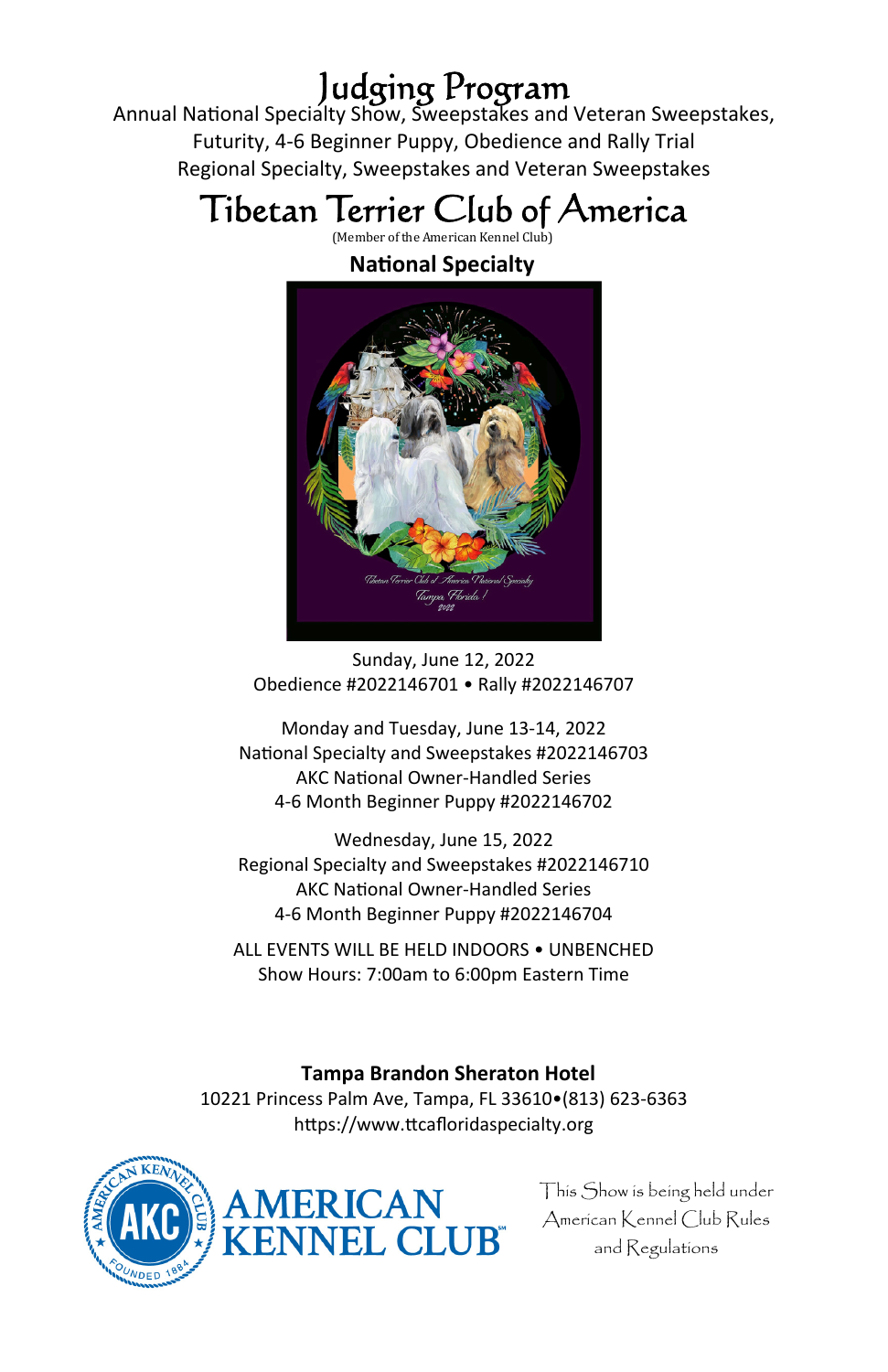### **IMPORTANT INFORMATION TO ALL ATTENDEES COVID-19 GUIDELINES**

The safety and security of all members, exhibitors, judges, and attendees at our National Specialty is paramount to the Tibetan Terrier Club of America (TTCA). Every effort will be made to maintain a safe environment throughout our events.

We will follow the guidelines of the CDC and the successful practices implemented for the AKC National Championship Show. Each attendee will complete a Covid-19 self-declaration and waiver upon arrival. Please Note: If you are unable to complete the COVID-19 paperwork and check-in requirements prior to attending any events, be sure to allow sufficient time to complete the documentation so you won't risk missing your event.

Attendees must provide proof of having been fully vaccinated against Covid-19 per CDC guidelines at the time of check-in or upon entering the show site. If vaccinated, you will be given a wristband to wear for the duration of your stay and masks will be optional.

For those who have not been vaccinated or cannot show proof of vaccination, masks are mandatory and must be worn at all times in our indoor show public areas.

Guidelines may change between now and the closing time for entries and up to the starting time of the event.

Any changes will be sent out to attendees, and the club will post these at the event site prior to the time of judging if necessary. We will use the TTCA website and Facebook page, the 2022 National Facebook page and emails to let attendees know the latest updates.

Hand sanitizer and disinfecting wipes will be supplied by the show committee.

All suggested best practices as provided by the AKC and CDC will be followed, at a minimum, by TTCA and attendees to ensure our events are as safe as possible.

Thank you for your understanding and supporting a fun, safe, and healthy environment.

Fran Kridakorn Show Chair

### Show Committee

Fran Kridakorn ................................................................................................................. Show Chair 292 Lake Region Circle, Wetumpka, AL 36092 Cell: 334-303-5727 • E-mail: bowwowpublications@gmail.com Lauren Fox ............................................................................................................ Obedience & Rally 1196 Illinois Ave., Canon City, CO 81212

Phone719-964-1974 • E-mail: merlinsherd@gmail.com

*And The Officers And Board of Directors of the Tibetan Terrier Club of America*



# Foy Trent Dog Shows LLC

AKC Annually Licensed Superintendents: James Davis . Julia Foster-Hess . Foy Trent . Susan W. Trent

P.O. Box C, Sturgeon, MO 65284 (573) 687-2101 • FAX: (888) 685-8989 • www.foytrentdogshows.com

2 June 2022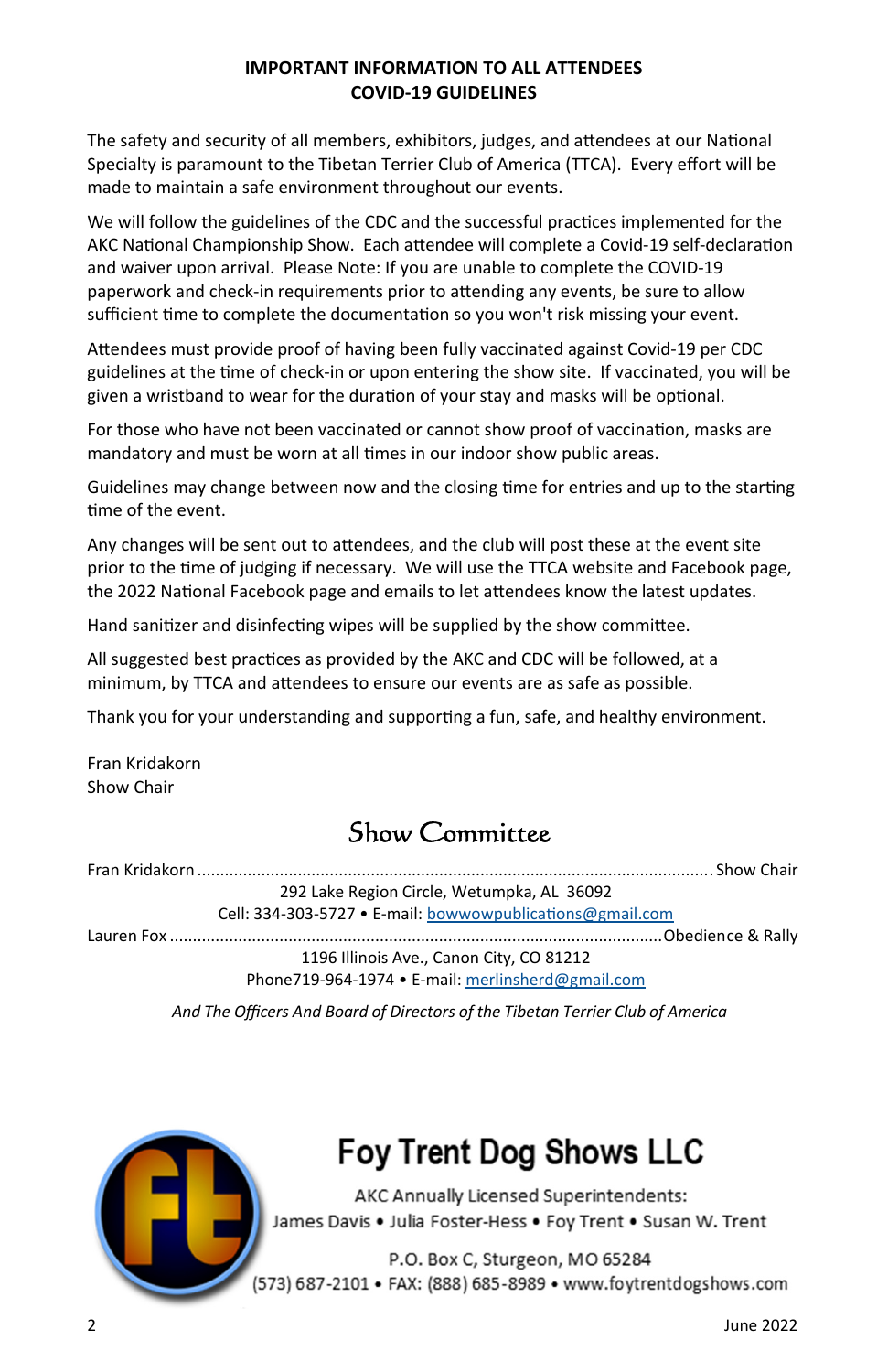## Schedule of Judging

There are 79 dogs entered in this Specialty Show, Sweepstakes, Obedience, and Rally with a total of 206 entries

### **Sunday, June 12, 2022**

### Louann Currey (4)

### **9:00am**

- **5 minute walk through**
- 1 Novice A Obedience (5)
- **5 minute walk through**
- 1 Beginner Novice A Obedience (6)
- 2 Beginner Novice B Obedience (7-8)

### Louann Currey (3)

#### **10:00am**

- **10 minute walk through**
- 2 Rally Novice B (R5-R6)

### **10:15am**

- **10 minute walk through**
- 1 Rally Intermediate (R7)

### **Monday, June 13, 2022**

### Dee Travella (3)

#### **1:30pm**

- 2 Futurity (48+ Months) Dogs
- 1 Futurity (9-12 Months) Bitches

### Harry Bennett (24)

#### **1:45pm**

- 1 Sweepstakes (Cut Down 3 Years -6 Years) Bitches
- 1 Sweepstakes (Cut Down 9 + Years) Bitches
- 2 Sweepstakes (Puppy 6-9) Dogs
- 2 Sweepstakes (Puppy 9-12) Dogs
- 1 Sweepstakes (Puppy 12-15) Dogs
- 1 Sweepstakes (Puppy 15-18) Dogs
- 3 Sweepstakes (Puppy 6-9) Bitches
- 3 Sweepstakes (Puppy 9-12) Bitches
- 1 Sweepstakes (Puppy 12-15) Bitches
- 3 Sweepstakes (Veterans 7-9 Years) Dogs
- 1 Sweepstakes (Veterans 9-11 Years) Dogs
- 1 Sweepstakes (Veterans 7-9 Years) Bitches
- 3 Sweepstakes (Veterans 9-11 Years) Bitches
- 1 Sweepstakes (Veterans 13+ Years) Bitches

### **Tuesday, June 14, 2022**

#### **9:00am**

21 Parade of Titleholders

### Marjorie Wikerd (70)

#### **There will be a 45 Minute Lunch Break at Judges discretion**

### **9:30am**

- 1 Puppy (4-6 Months) Bitches
- 2 Jr (Novice)
- 1 Jr (Open)
- 1 Puppy (6-9 Months) Dogs
- 1 Puppy (9-12 Months) Dogs
- 1 Bred-By-Exhibitor (Puppy) Dogs
- 2 Bred-By-Exhibitor (Adult) Dogs
- 1 American Bred Dogs
- 2 Open Dogs
- 2 Puppy (6-9 Months) Bitches
- 2 Puppy (9-12 Months) Bitches
- 1 12-18 Months Bitches
- 2 Bred-By-Exhibitor (Puppy) Bitches
- 2 Bred-By-Exhibitor (Adult) Bitches
- 1 Open Bitches
- 2 Veteran (7-9 Years) Dogs
- 1 Veteran (9-11 Years) Dogs
- 1 Veteran (11-13 Years) Dogs
- 1 Veteran (7-9 Years) Bitches
- 3 Veteran (9-11 Years) Bitches
- 1 Veteran (13+ Years) Bitches
- 4 Breeders Class
	- I (20, 36, 78) II (60, 70, 72) III (11, 15, 44, 47, 52) IV (24, 54, 61)
- 3 Braces B1(31, 58) B2(12, 45) B3(36, 78)
- 32 Best of Breed (15-17)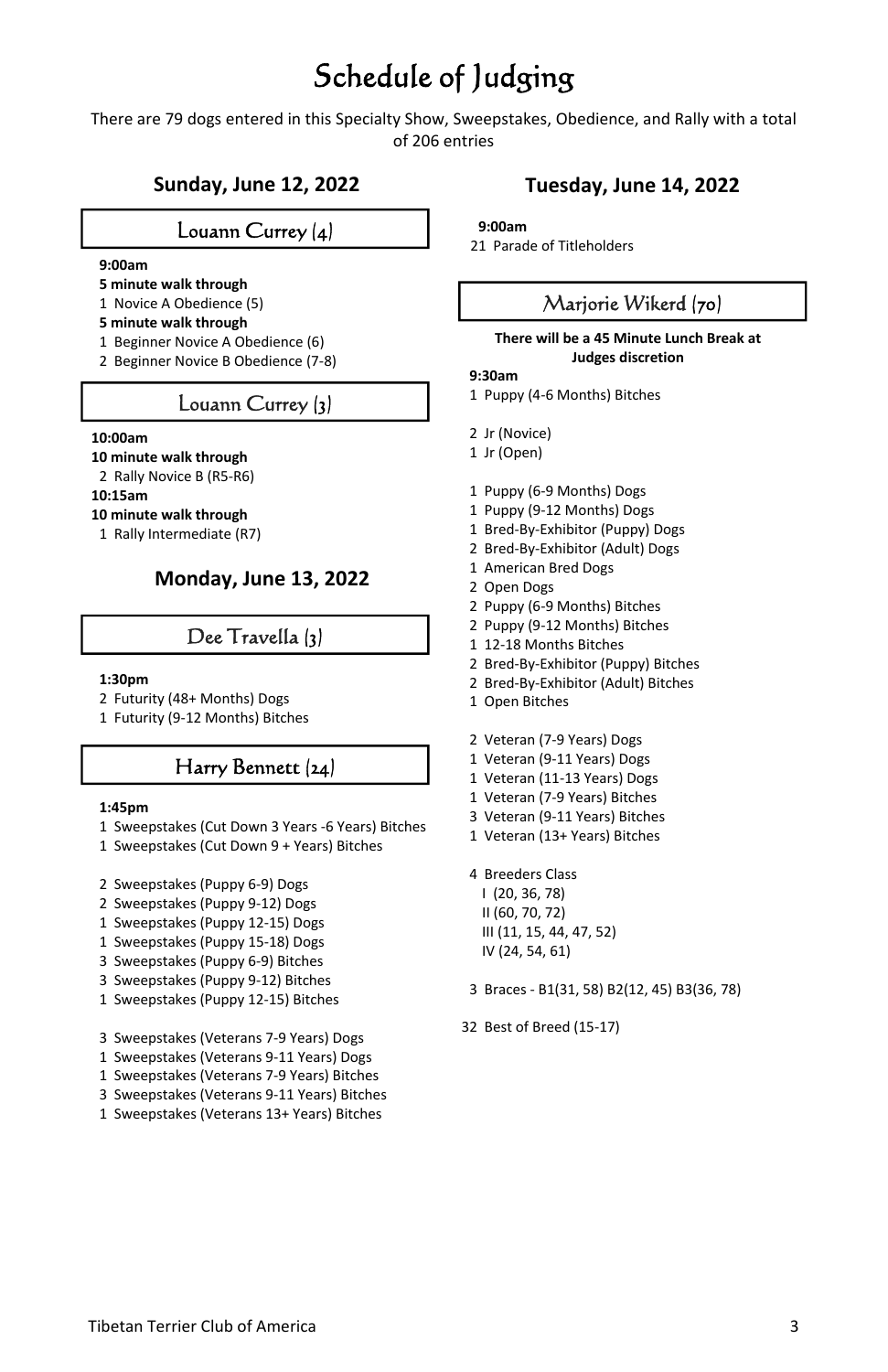### Schedule of Judging cont.

### **Wednesday, June 15, 2022**

### JoAnne M Buehler (17)

### **9:00am**

- 1 Sweepstakes (Puppy 6-9) Dogs
- 2 Sweepstakes (Puppy 9-12) Dogs
- 1 Sweepstakes (Puppy 15-18) Dogs
- 3 Sweepstakes (Puppy 6-9) Bitches
- 3 Sweepstakes (Puppy 9-12) Bitches
- 1 Sweepstakes (Puppy 12-15) Bitches
- 3 Sweepstakes (Veterans 7-9 Years) Dogs
- 1 Sweepstakes (Veterans 7-9 Years) Bitches
- 2 Sweepstakes (Veterans 9-11 Years) Bitches

### Terry Dennison (49)

### **10:00am**

- 1 Puppy (4-6 Months) Bitches
- 1 Jr (Novice)
- 1 Jr (Open)
- 1 Puppy (9-12 Months) Dogs
- 1 Bred-By-Exhibitor (Puppy) Dogs
- 1 Bred-By-Exhibitor (Adult) Dogs
- 2 Open Dogs
- 1 Puppy (6-9 Months) Bitches
- 2 Puppy (9-12 Months) Bitches
- 1 12-18 Months Bitches
- 3 Bred-By-Exhibitor (Puppy) Bitches
- 1 Bred-By-Exhibitor (Adult) Bitches
- 1 Open Bitches
- 2 Veteran (7-9 Years) Dogs
- 1 Veteran (7-9 Years) Bitches
- 2 Veteran (9-11 Years) Bitches
- 27 Best of Breed (13-14)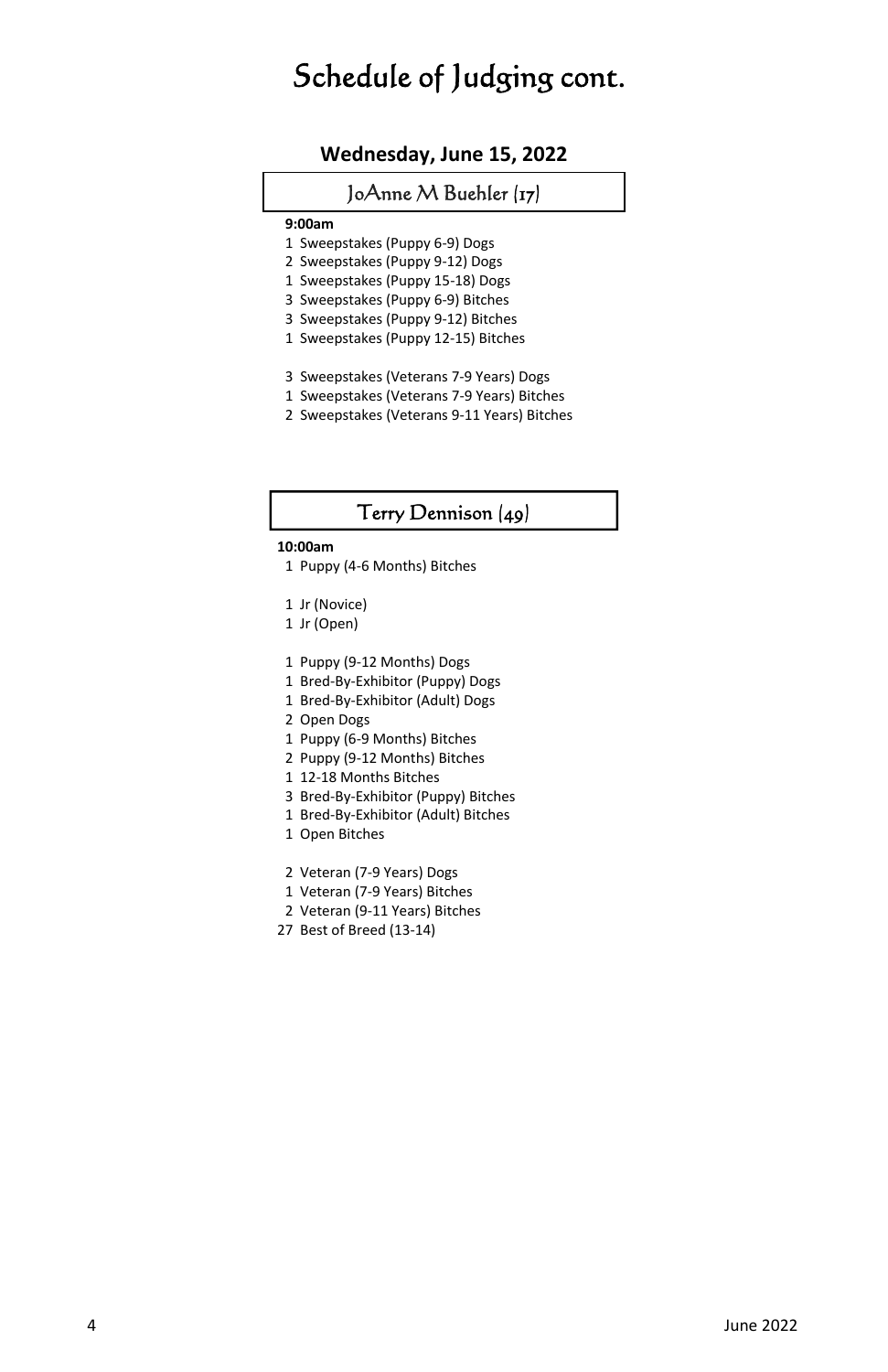### Schedule of Events

| June 10 Friday                                                                       |                                                                                                                                                                                                                                                                                                                                   |
|--------------------------------------------------------------------------------------|-----------------------------------------------------------------------------------------------------------------------------------------------------------------------------------------------------------------------------------------------------------------------------------------------------------------------------------|
| All day                                                                              | Early arrivals & PM Pool party hosted by Show Chair                                                                                                                                                                                                                                                                               |
| 6:30-8:30<br>7:30-8:30 am<br>$8:30-5$<br>$1-5$ pm<br>$1 - 3$<br>4-5 pm<br>7:30 until | June 11 Saturday<br>Breakfast downstairs café<br>Hospitality Penthouse serving Bloody Marys & drinks<br><b>Board Meeting</b><br><b>Welcome Wagon Hours</b><br><b>Companion Events</b><br>Chair: Jane Goodell<br>Treasure Hunt Poolside area<br>Hospitality Penthouse: KONG Time!                                                  |
| 6:30-8:30<br>7:30-8:30 am<br>9-Noon                                                  | June 12 Sunday<br>Breakfast downstairs café<br>Hospitality Penthouse serving Bloody Marys & drinks<br>Obedience and Rally Trial Chair: Lauren Fox<br>Judge: Louann Currey<br>Welcome<br>Chair: Fran Kridakorn                                                                                                                     |
| 10-noon<br>$1 - 3:30$<br>$1-5$ pm<br>$3:30-5$<br>6:00<br>6:30                        | Companion Events Chair: Jane Goodell<br><b>Breed Education Classes</b><br><b>Welcome Wagon Hours</b><br>Poolside: Painting with your TT (Rescue Fundraiser)<br>Cash Bar in the Show Ring area<br><b>Invitational Evening of Champions Top 20 &amp; Dinner</b><br>Chair: Camille Manfredonia                                       |
| Followed by                                                                          | Hospitality Penthouse: Drinks & Team Trivia Contest!                                                                                                                                                                                                                                                                              |
| 6:30-8:30<br>7:30-8:30 am<br>$8:00$ am                                               | June 13 Monday<br>Breakfast downstairs café<br>Hospitality Penthouse serving Bloody Marys & drinks<br>Agility Trial at Dog Training Club of St. Petersburg<br>Judge: Mark Upshaw Chair: Kathleen Ruprecht<br>Welcome<br>Chair: Fran Kridakorn                                                                                     |
| 9-noon<br>1:30<br>Followed by<br>Followed by                                         | Companion events<br>Chair: Jane Goodell<br>Futurity Judge: Dee Travella<br>Cut Down Sweeps Judge: Harry Bennett<br>Sweeps, Veteran Sweeps Judge: Harry Bennett                                                                                                                                                                    |
| $2-5$ pm<br>3:30<br>4 pm<br>6 pm<br>6:30<br>Followed by                              | Testing: CGC, CGCA, Urban, TRK at Covered Poolside Patio<br>Testers: Lauren Fox and Karen Tromblee<br><b>Cookie Decorating Contest</b><br>Drawing for State Baskets<br>Cash Bar and Preview Auction items in the Palm Room<br><b>Auction &amp; Dinner for 2023 Host: Travis Brock</b><br>Hospitality Penthouse: Drinks and snacks |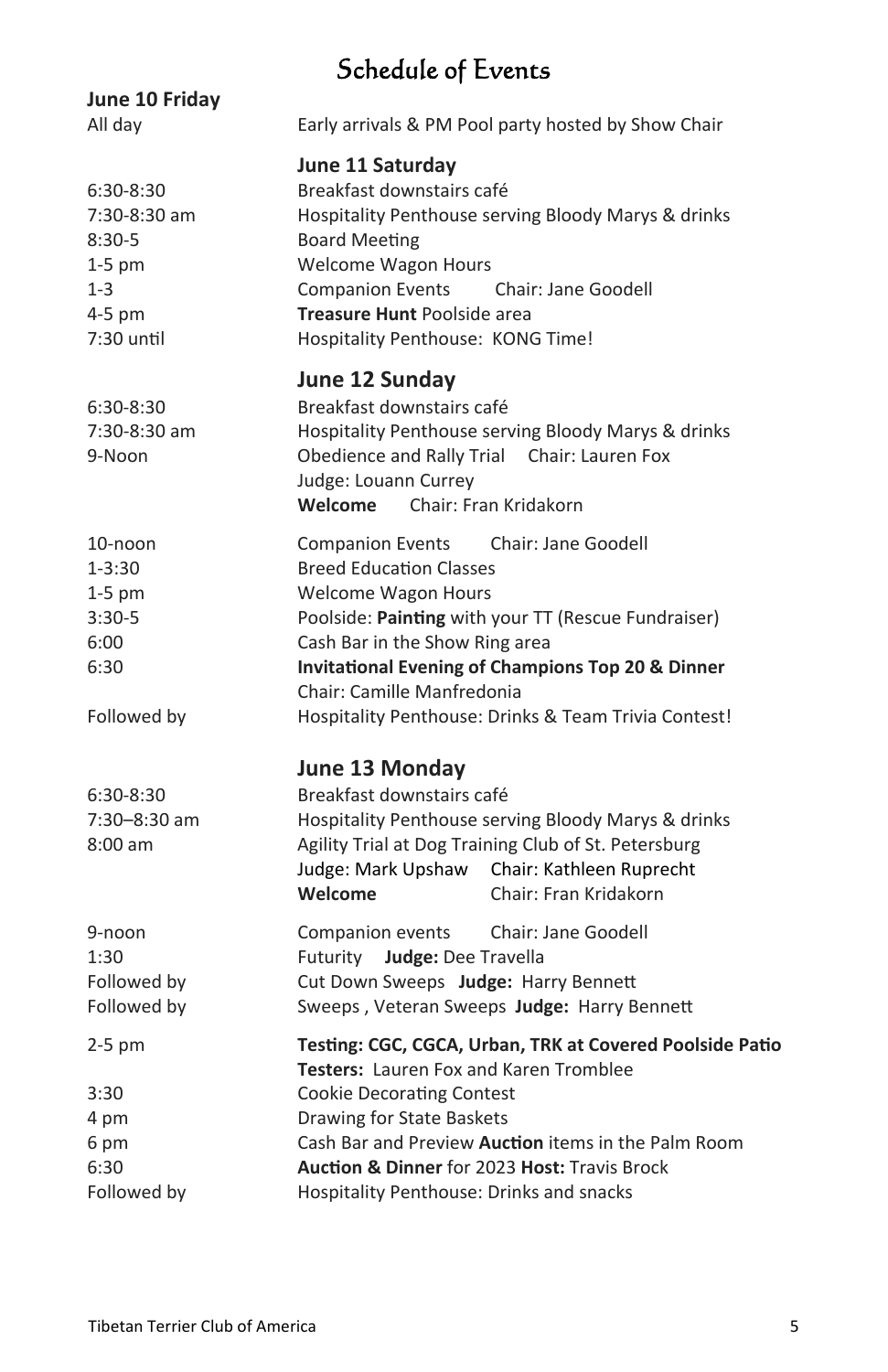|                                                       | <b>June 14 Tuesday</b>                                                                                                                                                                                                                                               |
|-------------------------------------------------------|----------------------------------------------------------------------------------------------------------------------------------------------------------------------------------------------------------------------------------------------------------------------|
| 6:30-8:30<br>7:30-8:30 am<br>$9:00$ am<br>Followed by | Breakfast downstairs café<br>Hospitality Penthouse serving Bloody Marys<br>Welcome<br>Chair: Fran Kridakorn<br>Drawing for Dannyquest sculptures<br><b>Parade of Champions and Title Holders</b><br>Co-Chairs: Cheryl McDonald and Elaine Lilak                      |
| Followed by:                                          | 4-6 month Puppy<br>Jr. Showmanship<br>Conformation, TTCA National Specialty<br>National Owner-Handled Series<br>Best Bred By Exhibitor<br><b>Best Puppy</b><br><b>Best Veteran</b><br><b>Breeders Class</b><br>Brood Bitch/ Stud Dog/Brace<br>Judge: Marjorie Wikerd |
| 6 pm<br>6:30<br>Followed by                           | Cash Bar in the Palm Room<br><b>Annual Meeting and Dinner</b><br>Hospitality Penthouse: Celebration, drinks, and snacks!                                                                                                                                             |
| 6:30-8:30<br>7:30-8:30 am<br>$9:00$ am                | June 15 Wednesday<br>Breakfast downstairs café<br>Hospitality Penthouse serving Bloody Marys<br>Welcome<br>Chair: Fran Kridakorn                                                                                                                                     |
| Followed by<br>Followed by                            | Sweeps, Veteran Sweeps Judge: JoAnne M Buehler<br>4-6 Month Puppy Judge: Terry Dennison<br>Jr Showmanship Judge: Terry Dennison                                                                                                                                      |
| Followed by                                           | <b>Conformation, TTCA Regional Specialty</b><br>National Owner-Handled Series<br>Best Bred By Exhibitor<br><b>Best Puppy</b><br><b>Best Veteran</b><br>Judge: Terry Dennison                                                                                         |
| Followed by                                           | Hospitality Penthouse sponsored by Bay Colony TT Club--<br>Pizza!                                                                                                                                                                                                    |

### **Extras**

June 16-19 Supported Entry (Thursday) and Sunshine State Cluster at Florida State Fairgrounds. We will have some reserved grooming for the Tampa Cluster. Grooming space does run out every year so reserve early. See separate Premium List at Onofrio.com

**\***Breakfast served in the Cafe next to lobby from 6:30-8:30am. 2 FREE breakfasts each day with your room!

Fenced Dog run behind the tennis courts is available to run your Tibetans.

### **Schedule subject to minor changes**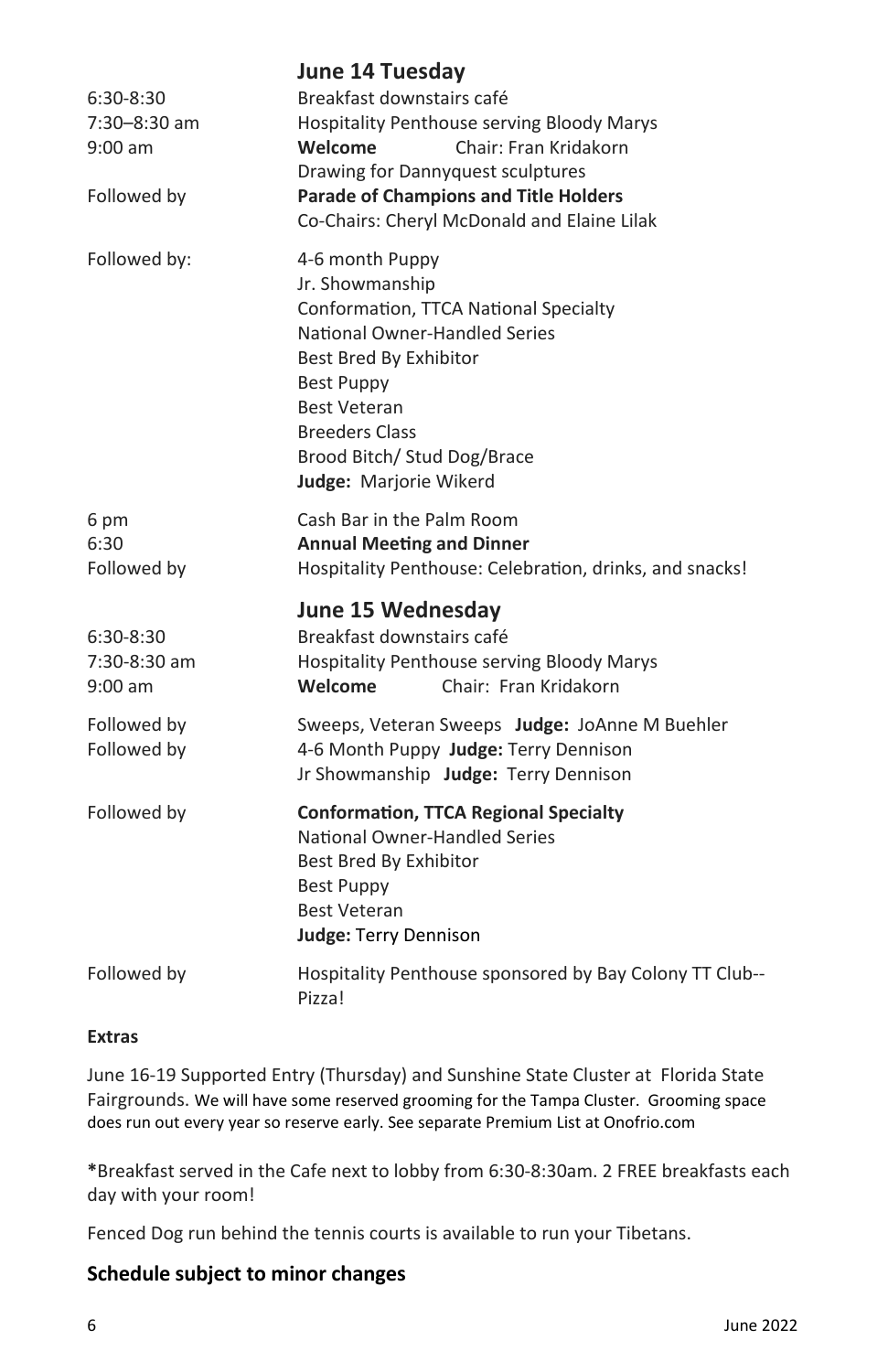### Judges

### **Sunday - June 12, 2022**

Ms. Louann Currey (36186) ............................................ 8351 Wakeford Rd, Lake Wales, FL 33898 *Obedience & Rally* 

### **Monday - June 13, 2022**

Mr. Harry BenneƩ ...................................................... 1404 Arlingwood Ave. Jacksonville FL. 32211 *Sweepstakes, Veteran Sweepstakes & Cut-Down Sweepstakes* 

Mrs. Dee Travella ........................................................ 10259 Smokebush Ct. Fort Myers, FL 33913 *Futurity*

### **Tuesday - June 14, 2022**

Mrs. Marjorie Wikerd (6701) ................................................ 5667 Rt. 41, Homer, NY 13077-9361 *ConformaƟon, Juniors & 4-6 Month Beginner Puppy* 

### **Wednesday, June 15, 2022**

Mrs. Terry Dennison (47424) ............................................. PO Box 870908 Wasilla, AK 99687-0908 *ConformaƟon, Juniors, 4-6 Month Beginner Puppy* 

Ms. JoAnne M Buehler (22770)................................. 1551 Perdido Ct., Melbourne, FL 32940-6226 *Sweepstakes & Veteran Sweepstakes*

### **Show Veterinarian (on call) Open 24 hours Blue Pearl Pet Hospital**

607 Lumsden Professional Court Brandon, FL 33511

**DirecƟons to the Blue Pearl Pet Hospital:** Take I-75 south for 2 miles. Take Exit 257, FL-60, and turn left to take the ramp toward Brandon. Take Brandon Ave. east to Kings Ave. Turn right onto Kings Ave., then left on Sunset, right on Hilltop, and right on Lumsden Professional Court. The Emergency Clinic is on the right-hand side.

### **Official Show Photographer**

(*Only the Official Photographer may be in the ring to take video/photos.*)

Pix 'n Pages Photography is the official photographer for these events. No other photographer will be allowed to photograph dogs/people without the express consent of Pix 'n Pages Photography and the Show Chairperson.

Anyone observed photographing these events, or any portion thereof, without permission will be asked to leave. Pix 'n Pages Photography will also be photographing portrait sessions on request. All photos will be posted at

> www.pixnpages.com **Nicky Dronoff-Guthrie** 407-536-7297